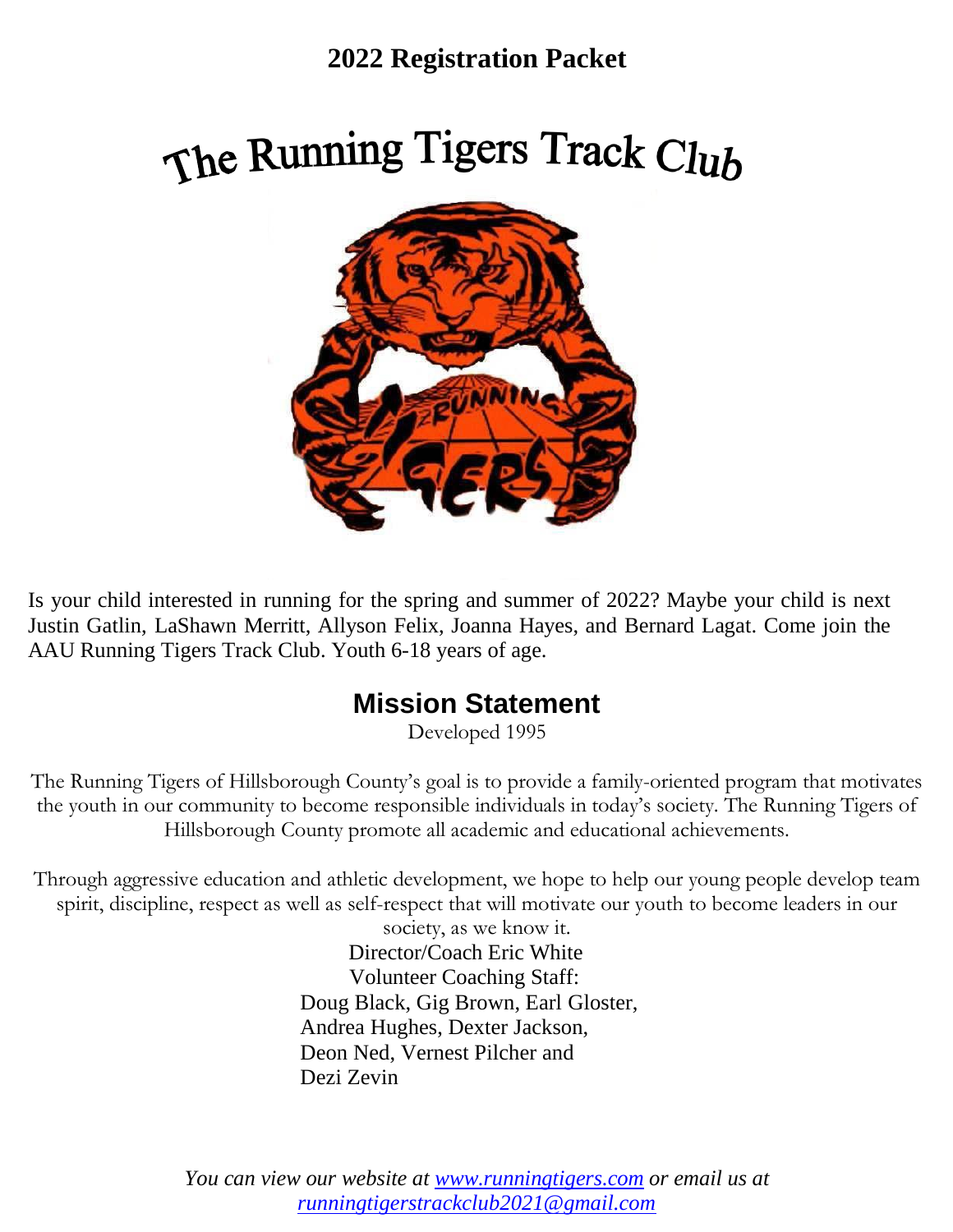### **RUNNING TIGERS TRACK CLUB, INC. PARTICIPANT REGISTRATION/INFORMATION FORM**

|                 | Child's Name:(last) (first)                                                                                                                                                                                                   |                                                                                                         |                     | $DOB:$   |
|-----------------|-------------------------------------------------------------------------------------------------------------------------------------------------------------------------------------------------------------------------------|---------------------------------------------------------------------------------------------------------|---------------------|----------|
|                 |                                                                                                                                                                                                                               | Uniform Size (circle) Youth Girls-S, M, L, XL Youth Boys-S, M, L, XL Adult Women-S, M, L, XL Adult Men- |                     |          |
| S, M, L, XL     |                                                                                                                                                                                                                               |                                                                                                         |                     |          |
|                 |                                                                                                                                                                                                                               |                                                                                                         |                     |          |
|                 |                                                                                                                                                                                                                               | Email:                                                                                                  |                     |          |
|                 |                                                                                                                                                                                                                               |                                                                                                         |                     | Home     |
|                 | Phone: 2008. Expansion of the contract of the contract of the contract of the contract of the contract of the contract of the contract of the contract of the contract of the contract of the contract of the contract of the | Cellular Phone: 2008                                                                                    |                     | Address: |
| City/State/Zip: |                                                                                                                                                                                                                               |                                                                                                         |                     |          |
|                 | Emergency Contact:                                                                                                                                                                                                            |                                                                                                         |                     |          |
|                 | Name of Person                                                                                                                                                                                                                |                                                                                                         | <b>Phone Number</b> |          |
|                 | Name of Person                                                                                                                                                                                                                |                                                                                                         | Phone Number        |          |

**PARTICIPATION RELEASE**: I/We, the parent(s)/legal guardian(s) of the above named chilled, hereby give my/our permission and approval for his/her participation in any and all Running Tigers Track Club, Inc. activities during the current year. I/We assume all risks and hazards incidental to such participation, including transportation to and from the activities, including on premises supervision at all times. I/We do hereby waive, release, absolve, indemnify, and agree to hold harmless and blameless the organizers, sponsors, supervisors, officers, Board of Directors, coaches, trainers, and other volunteer persons, for any claim arising out of an injury to my/our child, including transportation to and from activities, except to the extent and in the amount covered by organization or association provided accident or liability insurance, if any. **MEDICAL TREATMENT PERMISSION**: I/We, the parent(s)/guardian(s) of the above-named child, authorize physician of a licensed and certified hospital or emergency facility, the nurses and assistants, and/or other medical personnel to perform all treatment and procedures as ordered and deemed necessary as a result of any injury/illness sustained by my/our child.

I/We understand the organization determines its own registration fees and their fees may be non-refundable. This fee is payable before my/our child is allowed to start practice. It is also required that all participants complete a sports physical within the last 12 months by a certified physician of the season of participation. I/We attest to the fact that I/We have furnished to the organization a certified copy of my/our child's birth certificate or other certifiable proof of date of birth. I/We declare all documentation to be forthright and without misrepresentation.

I/We have read this form, certify the information provided is accurate, and agree with all the above conditions.

|                                                                                                                                                                                                                                | Date: |  |
|--------------------------------------------------------------------------------------------------------------------------------------------------------------------------------------------------------------------------------|-------|--|
|                                                                                                                                                                                                                                |       |  |
|                                                                                                                                                                                                                                | Date: |  |
| Print Name: 1000 and 2000 and 2000 and 2000 and 2000 and 2000 and 2000 and 2000 and 2000 and 2000 and 2000 and 2000 and 2000 and 2000 and 2000 and 2000 and 2000 and 2000 and 2000 and 2000 and 2000 and 2000 and 2000 and 200 |       |  |
| <b>STATE OF FLORIDA</b><br>COUNTY OF                                                                                                                                                                                           |       |  |
| Sworn to or affirmed and subscribed before me this ______ day of __________, 2022 by ______________<br>. Personally Known __ or Produced Identification __Type                                                                 |       |  |
| of Identification Produced                                                                                                                                                                                                     |       |  |
|                                                                                                                                                                                                                                |       |  |

Signature of Notary Print, Type or Stamp Commission Name of Notary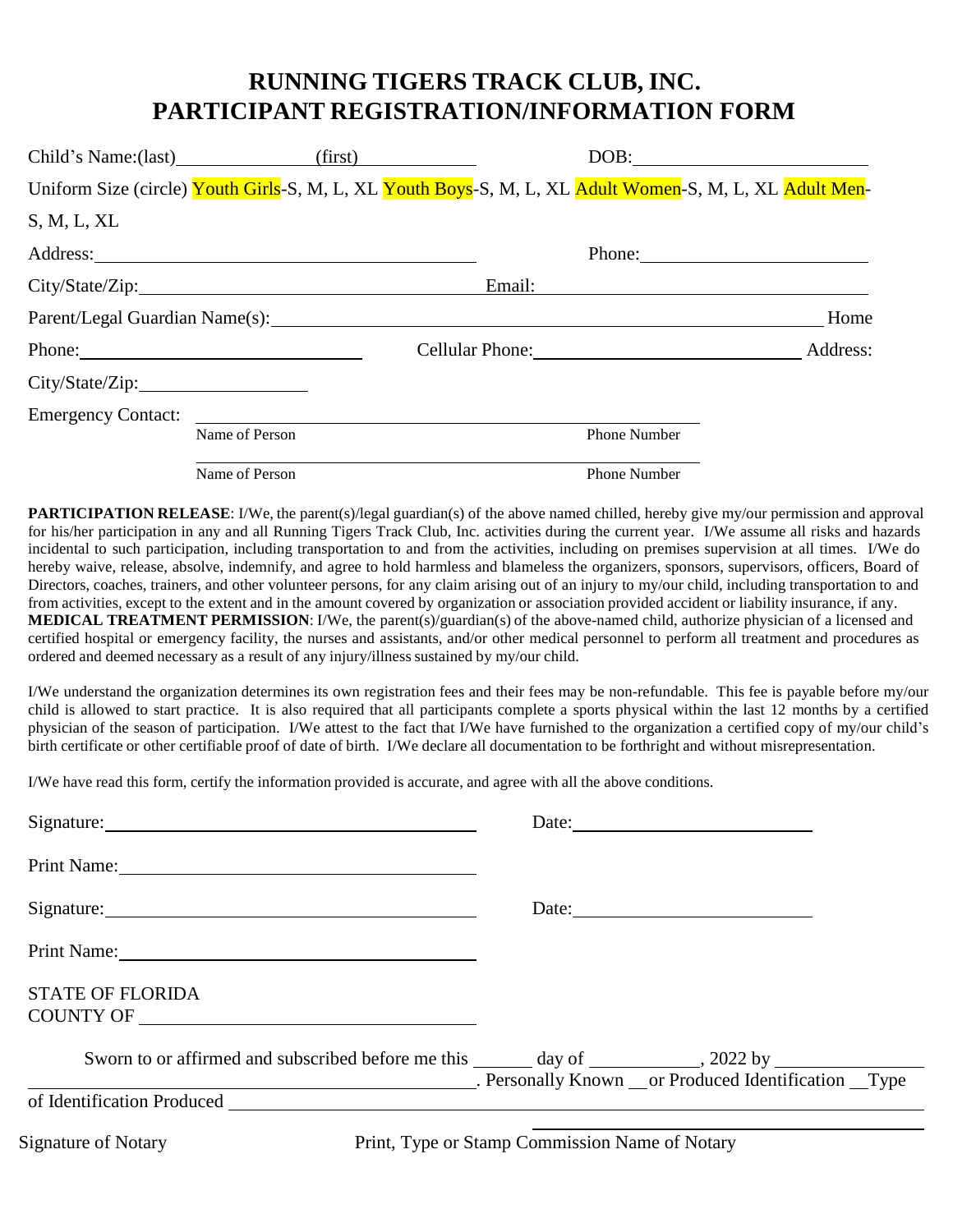## Track Registration Fees & Information

A registration fee of \$185.00 is required for each athlete. This fee includes athlete's uniforms, T-Shirt and AAU membership. Also, the fees help cover the cost of club operations such as postage, equipment, stationary, and general expenses.

In addition to the club fees, there will be competition entry fees. The entry fees typically cost 15.00 per meet plus an additional \$2.50 Coach O registration processing fee per athlete. Other expenses may include competition outside of the Tampa area that requires travel and lodging expenses. The Running Tigers host a number of fund-raising events and conduct many efforts to raise funds; however, the proceeds from these activities fall short in meeting the needs of all of the athletes in the club.

Registration forms are available online or by contacting one of the coaches. The form must be completed by a parent or guardian of each athlete and returned to a club officer or Coach. Please include a copy of the athlete's birth certificate when registering.

Other expenses may include travel and lodging for competitions outside of the Tampa area. We will probably limit these considerably this season due to Covid and expenses. We strongly encourage all families to join in our Fund-Raising efforts when available season to help provide a first-class experience for all.

Make Checks/Money Orders Payable to: The Running Tigers Track Club, Inc.

**The form must be completed by a parent or guardian of each athlete. For each athlete, please include a copy of a physical completed within the past 12-months and two copies of a certified birth certificate if they are registering for the first time.** 

**Running Tigers Track Club is a total volunteer program. Once the fees have been paid, there will be No Refunds.**

**High School track/field athletes are able to join after their season with a pro-rated fee.**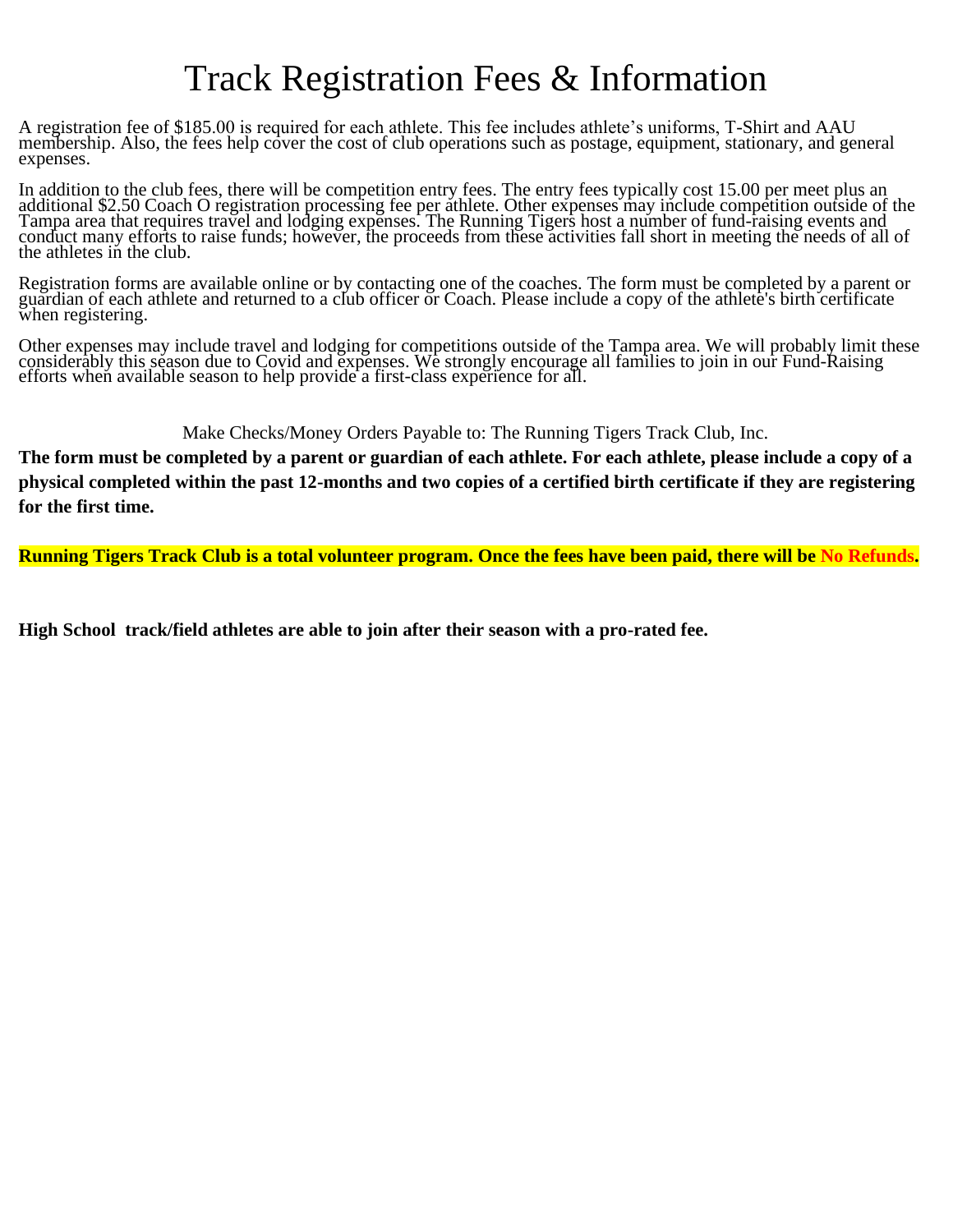**2022 Tentative Meet Schedule Dates and Schedule Subject to change**

# 2022 SCHEDULE as of 1.28.2022

**March 26 – Trailblazers Invitational Indian Rocks Christian School Largo, FL** 

**April 9 – 8th Annual Pure Athletics Invitational National Training Center Clermont, FL** 

**May 7 – My Brother's Keep Track Club Wharton High School**

**May 27-29 – BAYTAF Classic Wharton High School**

**District Qualifier – TBD State Qualifier – TBD**

**July 30-August 6 - Junior Olympics Greensboro, NC**